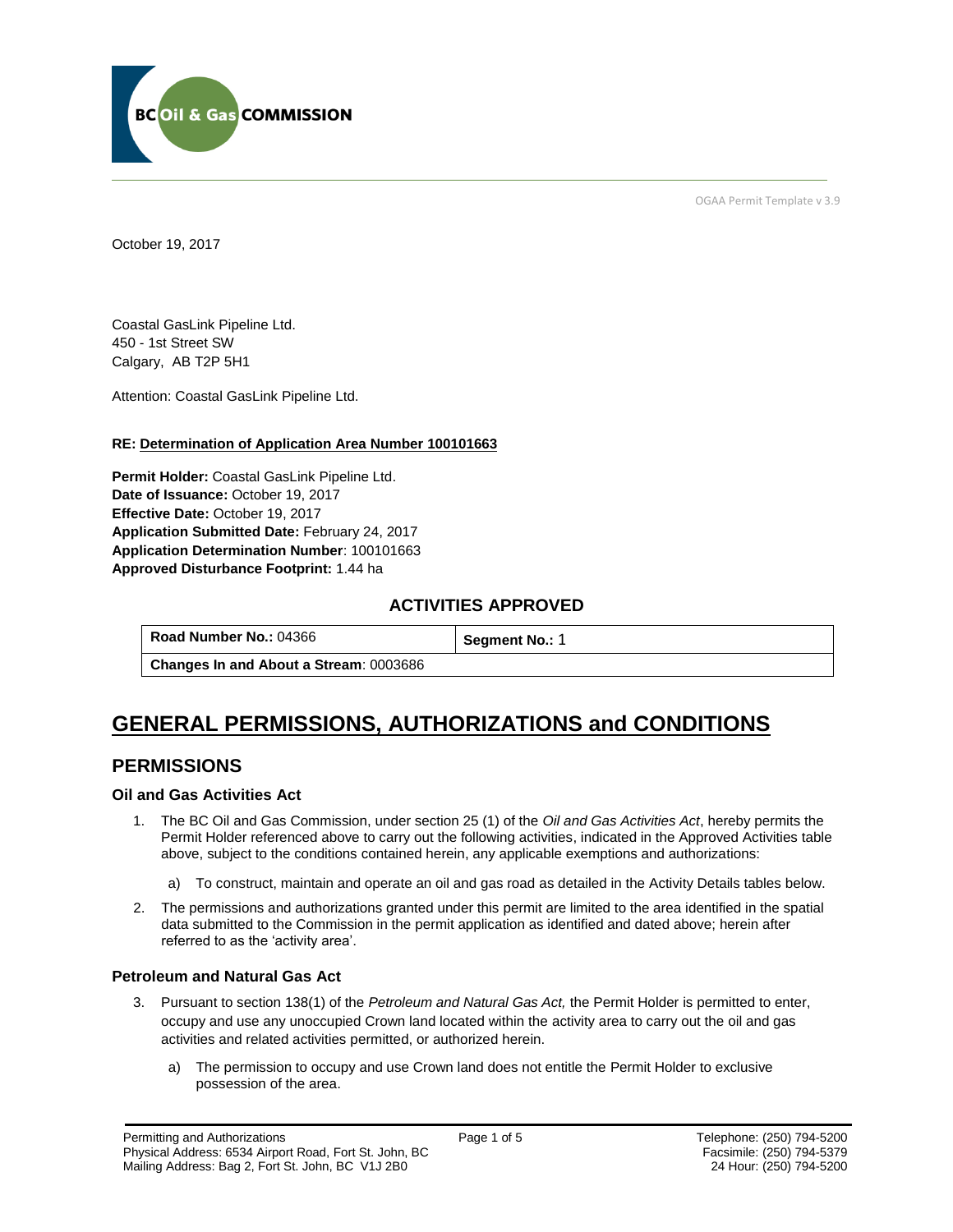Application Determination number: 100101663 Date Issued: October 19, 2017

b) The total disturbance within the activity area must not exceed the total approved disturbance footprint as referenced above.

## **CONDITIONS**

#### **Notification**

- 4. Within 60 days of the completion of construction activities under this permit, the Permit Holder must submit to the Commission a post-construction plan as a shapefile and PDF plan accurately identifying the location of the total area actually disturbed under this permit. The shapefile and plan must be submitted via eSubmission.
- 5. At least 5 (five) working days prior to the commencement of construction, the Permit Holder must provide a notice of works to any First Nation(s) who may have Aboriginal Interests identified, as per the BC First Nations Consultative Areas Database, within the area in which the works are to occur.
- 6. The permit holder must notify Carrier Sekani Tribal Council a minimum of five (5) days prior to commencement of construction activities.

#### **General**

- 7. The rights granted by this permit in relation to unoccupied Crown land are subject to all subsisting grants to or rights of any person made or acquired under the *Coal Act, Forest Act, Land Act, Mineral Tenure Act, Petroleum and Natural Gas Act, Range Act, Water Sustainability Act* or *Wildlife Act*, or any extension or renewal of the same.
- 8. The Permit Holder must not assign, sublicense or permit any person other than its employees, contractors or representatives to use or occupy any Crown land within the activity area, other than its employees, contractors or representatives, without the Commission's written consent.
- 9. The Permit Holder must ensure that any Crown land within the activity area is maintained in a condition so as to minimize hazards, including but not limited to hazards associated with storage of materials and equipment.
- 10. The Permit Holder must ensure that any Crown land within the activity area is maintained free of garbage, debris and unused equipment.

#### **Clearing**

11. The Permit Holder is permitted to fell any trees located on Crown land within 1.5 tree lengths of the activity area that are considered to be a safety hazard according to *Workers Compensation Act* regulations and must be felled in order to eliminate the hazard. Trees or portions of these trees that can be accessed from the activity area without causing damage to standing timber may be harvested.

#### **Water Course Crossings and Works**

- 12. Stream, lake and wetland crossings must be constructed in accordance with the methods and any mitigations, as specified in the application.
- 13. In-stream activities within a fish bearing stream, lake or wetland must occur
	- a) [during the applicable reduced risk work windows as specified in the](#page-0-0) Region 7 Omineca Reduced Risk Timing Windows for Fish and Wildlife; or
	- b) in accordance with alternative timing and associated mitigation recommended by a Qualified Professional and accepted by the Commission; or
	- c) in accordance with an authorization or letter of advice from Fisheries and Oceans Canada that is provided to the Commission.
- 14. At any time, the Commission may suspend instream works authorized under this permit. Suspensions on instream works will remain in place until such time as the Commission notifies permit holders that works may resume. Reasons for suspension of works may include, but are not limited to, drought conditions and increased environmental or public safety risks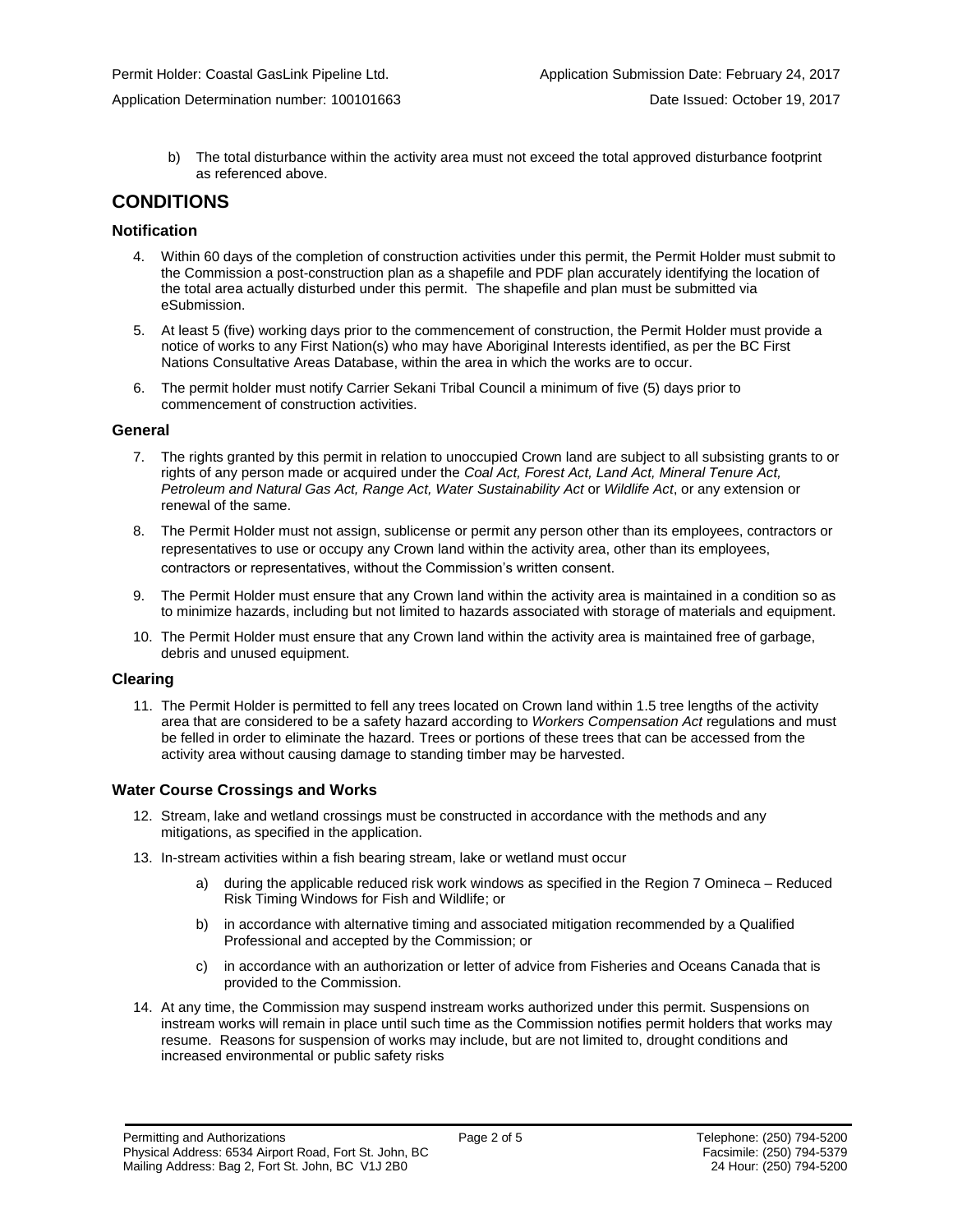- 15. Following initial construction, stream crossings are authorized for necessary road modification or maintenance activities on the activity area except for:
	- a) construction or replacement of a bridge or major culvert on a S1, S2, S3 or S5 stream;
	- b) installation of a closed bottom structure in a fish bearing stream;
	- c) excavation or grading of a stream bank or stream bed;
	- d) works within a Temperature Sensitive Stream established by order under s. 27 of the Environmental Protection and Management Regulation; or
	- e) Works within a Fisheries Sensitive Watershed established by order under section 28 of the Environmental Protection and Management Regulation.
- 16. Stream crossings for roads must be constructed, maintained and deactivated according to the following requirements, as applicable:
	- a) Only bridges, culverts, ice bridges or snow fills may be constructed at stream crossings.
	- b) Snow fills must consist of clean snow and may only be located on streams that are dry or frozen to the bottom during the period of construction, maintenance and use. Where periodic thaws are anticipated, culverts must be installed to allow meltwater to pass through. Snow fill and any installed culverts must be removed prior to spring snow melt.
	- c) Ice bridges on fish bearing streams may only be constructed where sufficient water depth and stream flows prevent the bridge structure from coming in contact with the stream bottom.
	- d) Water applied to construct an ice bridge on a water body must be sourced in accordance with the *Water Sustainability Act* unless
		- (i) the water body is a stream with a stream channel width of at least 5 metres and is not designated as a sensitive stream under the Fish Protection Act, or has a riparian class of W1, W3, or L1,
		- (ii) the water is sourced from the same water body proximal to the location on which the ice bridge is constructed,
		- (iii) the water body is not within the boundaries of a public park,
		- (iv) pump intakes do not disturb beds of streams or wetlands except as necessary for the safe installation and operation of equipment, and are screened with a maximum mesh size and approach velocity in accordance with the Fisheries and Oceans Canada Freshwater Intake End-of-Pipe Fish Screen Guideline, and
			- (a) where the water body is a stream, the flow of water in the stream at the time and location of pumping exceeds 60 litres per second and the instantaneous pumping rate does not exceed 1% of the water flowing in the water body at the time and location the pumping occurs, or
			- (b) where the water body is a lake or pond, the cumulative volume of water withdrawn does not exceed 10 cm of lake or pond depth, calculated as the product of lake or pond surface area x 10 cm;
	- e) Bridge or culvert abutments, footings and scour protection must be located outside the natural stream channel and must not constrict the channel width.
	- f) Equipment used for activities under this Permit must not be situated in a stream channel unless it is dry or frozen to the bottom at the time of the activity.
- 17. Wetland crossings must be constructed, maintained and removed in accordance with the following:
	- a) Organic cover within and adjacent to the wetland must be retained;
	- b) Minimize erosion or release of sediment within the wetland;
	- c) Any padding materials must be placed on the wetland surface only and must not be used for infilling;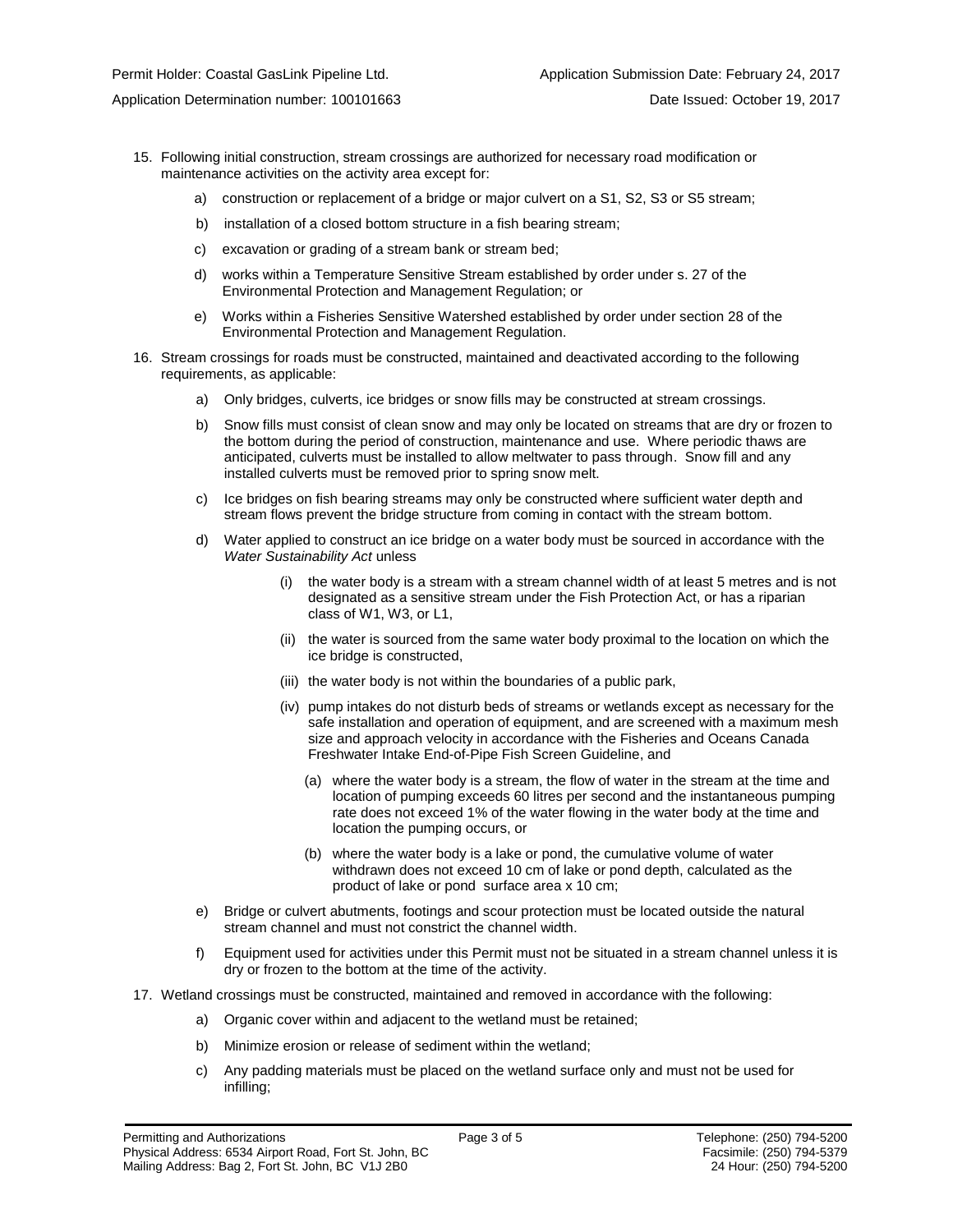Application Determination number: 100101663 Date Issued: October 19, 2017

- d) Any padding materials must be removed as soon as practicable following construction, considering weather and ground conditions; and
- e) The wetland, including banks and bed, must be restored, to the extent practicable, to the condition that existed before the crossing was initiated.

#### **Archaeology**

- 18. An Archaeological Impact Assessment (AIA) is required for the proposed development area prior to any development activities taking place.
- 19. An AIA report must be submitted to the Commission as soon as practicable.
- 20. If artifacts, features, materials or things protected under section 13(2) of the Heritage Conservation Act are identified the permit holder must, unless the permit holder holds a permit under section 12 of the Heritage Conservation Act issued by the Commission in respect of that artifact, feature, material or thing:
	- a) immediately cease all work in the vicinity of the artifacts, features, materials or things;
	- b) immediately notify the Commission and the Archaeology Branch of the Ministry of Forests, Lands and Natural Resource Operations
	- c) refrain from resuming work in the vicinity of the artifacts, features, materials or things except in accordance with an appropriate mitigation plan that has been prepared in accordance with the Heritage Conservation Act and approved by the Archaeology Branch of the Ministry of Forests, Lands and Natural Resource Operations.

## **ACTIVITY SPECIFIC DETAILS PERMISSIONS, and CONDITIONS**

## **ROAD**

#### **Land Area Number:** 100002567 **Road Number:** 04366 **Road Type:** Long-Term - All-Weather

### **ACTIVITY DETAILS**

| <b>Seg No.: 1</b> | <b>Zone: 10 From: N</b> 6005598.423 E 460331.268 To: N 6005097.062 E 460267.251 |  |
|-------------------|---------------------------------------------------------------------------------|--|
|-------------------|---------------------------------------------------------------------------------|--|

*All permissions for this activity are subject to the following conditions:*

#### **Road Conditions**

21. The Permit Holder will immediately effect, and keep in force insurance of an amount not less than \$1,000,000 protecting the Province, the Commission and the Permit Holder (without any rights of cross-claim or subrogation) against claims for personal injury, death, property damage, or third party liability claims arising from any accident or occurrence on the activity area.

## **ADVISORY GUIDANCE**

- 1. Construction plan CGE4703-MSI-G-MP-517\_RE-51.0\_Rev0.pdf is for the Permit Holder's internal reference only and was not reviewed as a decision tool for this permit, nor does it form an integral part of this permit.
- 2. Instructions for submitting notice of construction start, as required by regulation, can be found in the Oil and Gas Activity Operations Manual on the Commission's website.
- 3. Appropriate tenure may be issued upon acceptance of the post-construction plan. Submission of the original application and submission of the post-construction plan is considered an application for all subsequent applicable *Land Act* tenures. Upon the Commission's acceptance of the post-construction plan no further applications for replacement tenure are required.
- 4. The term "unused equipment" has the same definition as in the Drilling and Production Regulation.